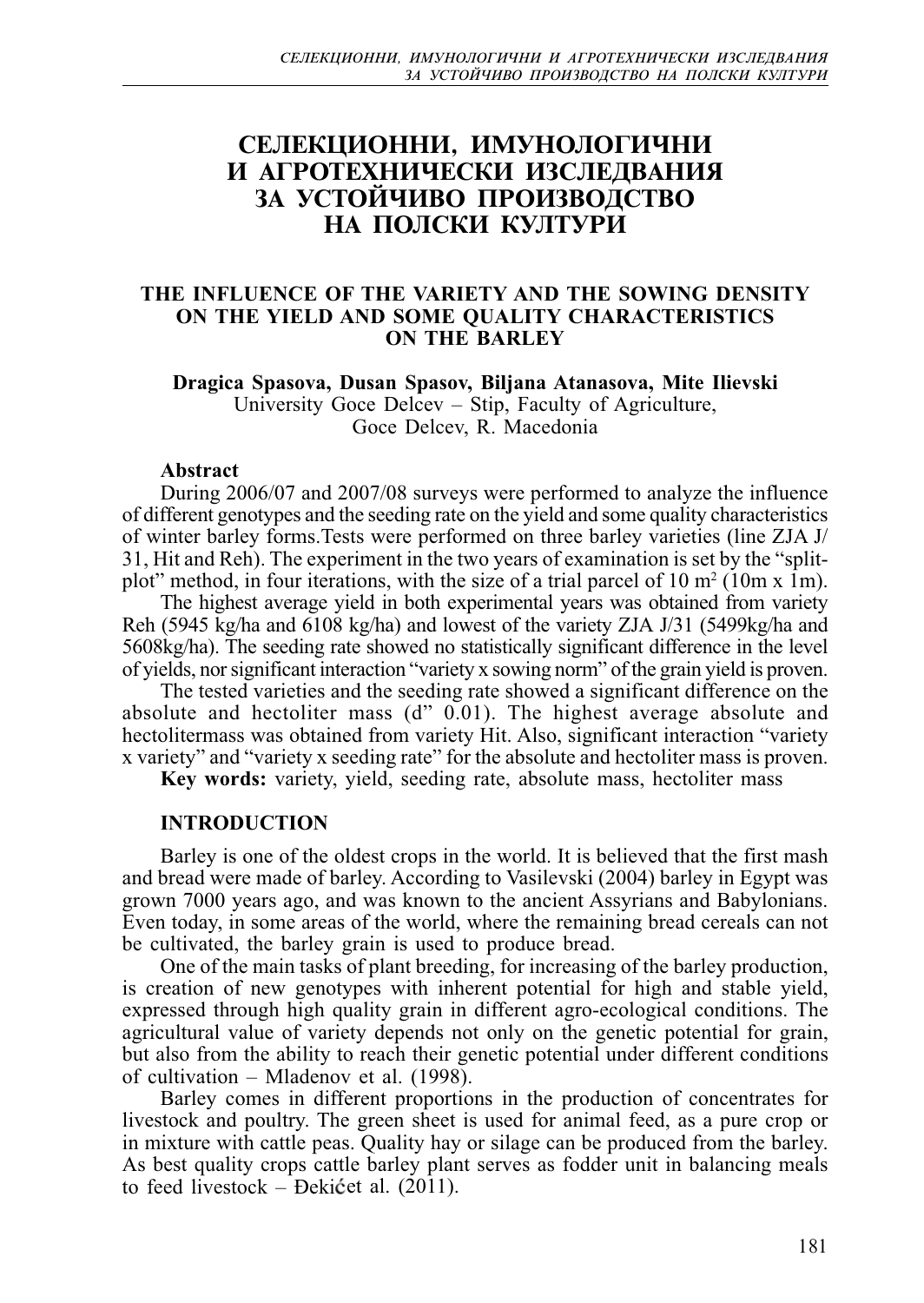Barley has special significance as an industrial crop because it comes as an important raw material: bear, alcohol, textile, leather, pharmaceutical and confectionery industry, and in the production of starch and oil.

It should be emphasized that the two rowed barley, to be a good raw material for the production of beer, the barley grains should be a uniform size, shape and color, fully mature, with thin and delicate glumes, high absolute and hectolitre weight and high germination – Vasilevski (2004).

The aim of our investigations was to analyze the impact of different genotypes and the norm of sowing on the yield and some quality characteristics of winter barley beer forms.

## **MATERIAL AND METHODS**

The examinations were performed during 2006/ 07 and 2007/ 08, in field conditions at the experimental field of Agricultural Faculty in Strumica of the "Goce Delcev" – University, Stip.

In the two years of investigation the experiment was set according to the "splitplot" method, in four iterations, with the size of the main parcels of  $10 \text{ m}^2$  (10m) x 1m). The size of subparcels was  $2.5 \text{ m}^2$  (2.5m x 1m). In the main parcels, the test included three barley varieties (line ZJA J/31, Hit and Reh) and for the subparcels seeding rate of 400, 450, 500 and 550 seeds  $/m<sup>2</sup>$ .

The distance between the variants was  $0.50$  m, and between repetitions  $-1.0$ m. The distance between rows was 20 cm. The sawing was performed by hand in rows at a depth of 4-5 cm. During the vegetation standard agrotechnics for field barley production is used. The grain yield is calculated in kg/ha from the weight of grain produced from each parcel, reduced to unit area. Before harvest, material from 1m<sup>2</sup> of each parcel is taken to laboratory analysis, where the absolute and hectoliter mass was analyzed.

The results were calculated according to statistical analysis of variance method and tested according to LSD-test.

## **RESULTS AND DISCUSSION**

The calculated values for yield of grain per year, varieties and sowing norm are shown in Table 1. Analyzed by year (Table 1), higher grain yield of all seeding rates and in all tested varieties was produced in the second year of testing. The

|          | Seed rate/m <sup>2</sup> |         |           |         |         |  |  |  |
|----------|--------------------------|---------|-----------|---------|---------|--|--|--|
| Variety  | 400                      | 450     | 500       | 550     | Просек  |  |  |  |
|          |                          |         | 2006/2007 |         |         |  |  |  |
| ZJA J/31 | 5 3 6 6                  | 5833    | 5333      | 5466    | 5499    |  |  |  |
| Hit      | 5 5 3 3                  | 6 3 3 3 | 6 200     | 5 500   | 5891    |  |  |  |
| Reh      | 5833                     | 6 200   | 5 6 6 6   | 6 100   | 5949    |  |  |  |
| Average  | 5 5 7 7                  | 6 1 2 2 | 5 7 3 3   | 5688    | 5780    |  |  |  |
|          |                          |         | 2007/2008 |         |         |  |  |  |
| ZJA J/31 | 5 5 3 3                  | 6 0 0 0 | 5 3 3 3   | 5566    | 5608    |  |  |  |
| Hit      | 6 0 0 0                  | 6 3 3 3 | 6 1 6 6   | 5 9 0 0 | 6 0 9 9 |  |  |  |
| Reh      | 6 0 3 3                  | 6 300   | 5 9 0 0   | 6 200   | 6 108   |  |  |  |
| Average  | 5855                     | 6 2 1 1 | 5799      | 5888    | 5938    |  |  |  |

Table 1. Grain yield (kg/ha) by years, varieties and seed rate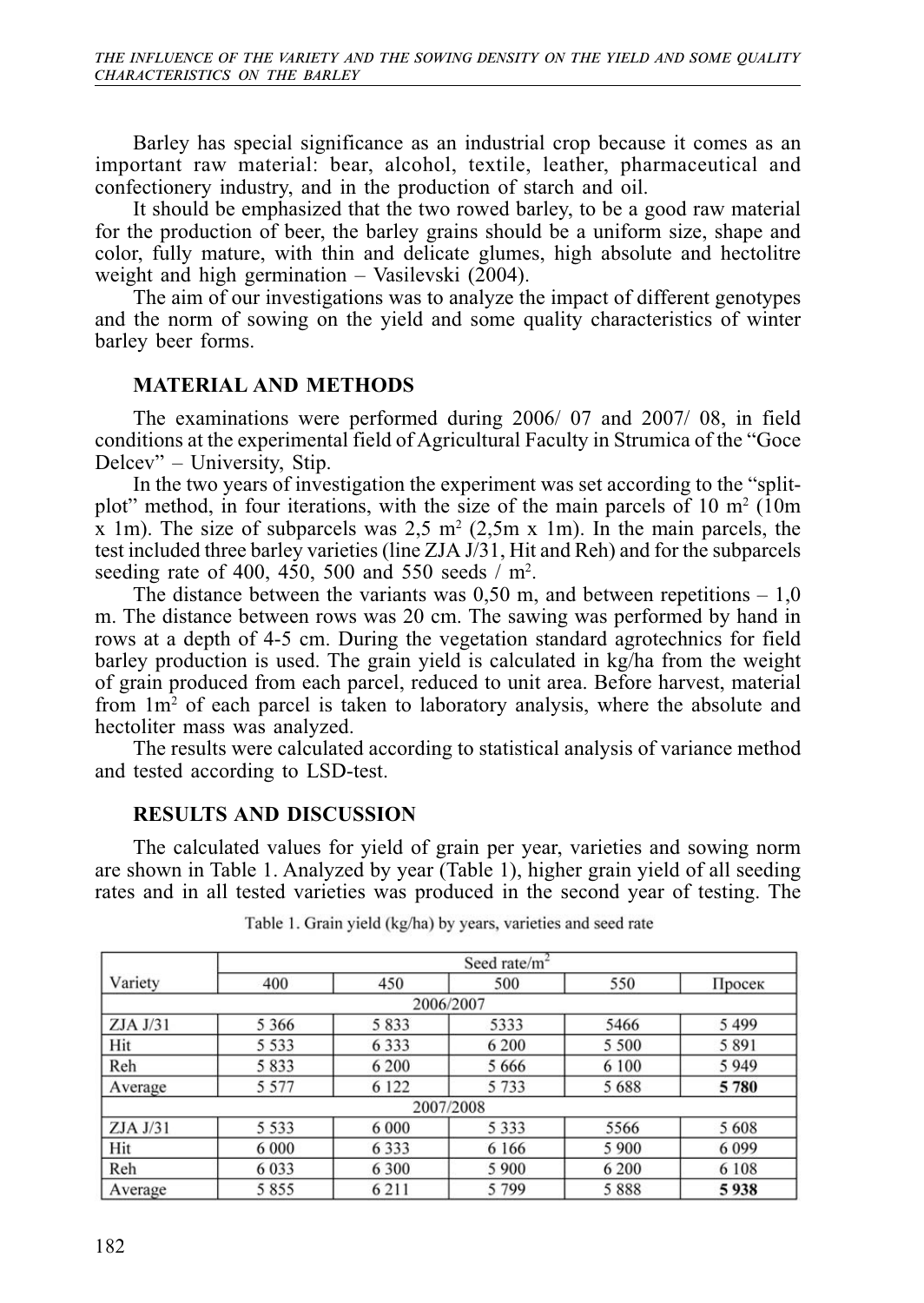average grain yield in this year of examinations is absolutely for 150 kg/ha or relative for 2.7 % higher than the grain yield in the first year of the investigation. In both years of examinations, the highest grain yield was obtained from variety Reh (average 6028 kg/ha), and the lowest of ZJA J/31. The yield is quite variable feature that largely depends on the genotype, soil and climatic conditions and agrotechnical measures applied. Significant variation in the grain yield depending on the influence of genotype and year of research found also Dekićet al. (2011) and Marinkovic (2004/2005).

The analysis of the results of four different seeding rates shows that in both years of examinations the highest grain yield was obtained by the seeding rate of 450 grains/m2 (average 6 166,5 kg/ha). In both years of testing, with the smallest difference, the grain yield was down in the fourth seeding rate  $(550 \text{ grains/m}^2)$ , which is an average of 5788 kg/ha or 6.2 % less than the second seeding rate (450) grains /m2 ). The decline in yield is more marked in the first seeding rate (averaging 5716 kg/ha or 7.4 % less than the second seeding rate).

The results of the analysis of variance (Table 2) shows that the seeding rate showed no statistically significant difference in the level of income, nor significant interaction variety x seeding rate of the grain yield was not proven. Our results are consistent with the results of Dekićet al.  $(2011)$  and Lalić et al  $(2009)$ .

| Source of variance               | Degree of | Sum of  | Middle of | Fe             | F theoretical |      |
|----------------------------------|-----------|---------|-----------|----------------|---------------|------|
|                                  | free      | squares | squares   | (experimental) | 0.05          | 0,01 |
| Total variance of the<br>variety | 8         | 3.57    | 0.45      |                |               |      |
| Repetition                       |           | 0,76    | 0,38      | $0.66$ ns      | 3.16          | 5,09 |
| Variety                          |           | 0.53    | 0.27      | $0.51$ ns      |               |      |
| Error of the cariety             |           | 2,28    | 0.57      |                |               |      |
| Seed rate                        |           | 0,30    | 0,10      | 0.62ns         | 2,93          | 4,58 |
| Variety x Seed rate              | 6         | 0.27    | 0.05      | 0.31ns         |               |      |
| Error of seed rate               | 18        | 2,93    | 0.16      |                |               |      |

Table 2. Analysis of variance for grain yield

The results for 1000 grain weight per year, varieties and sowing norm are shown in Table 3.

Table 3. Absolute mass (g) by years, varieties and seed rate

| Variety  | Seed rate/m <sup>2</sup> |      |           |      |        |  |  |
|----------|--------------------------|------|-----------|------|--------|--|--|
|          | 400                      | 450  | 500       | 550  | Просек |  |  |
|          |                          |      | 2006/2007 |      |        |  |  |
| ZJA J/31 | 40,7                     | 40,6 | 40,9      | 41,4 | 40,9   |  |  |
| Hit      | 45,2                     | 42,6 | 44,0      | 50,6 | 45,6   |  |  |
| Reh      | 42,7                     | 43,4 | 37,5      | 42,4 | 41,5   |  |  |
| Average  | 42,9                     | 42,2 | 40,8      | 44,8 | 42,7   |  |  |
|          |                          |      | 2007/2008 |      |        |  |  |
| ZJA J/31 | 41,1                     | 41,0 | 41,2      | 41,8 | 41,3   |  |  |
| Hit      | 45,5                     | 43,5 | 44,5      | 50,8 | 46,1   |  |  |
| Reh      | 44,0                     | 44,0 | 38,9      | 43,0 | 42,5   |  |  |
| Average  | 43,5                     | 42,8 | 41,5      | 45,2 | 43,3   |  |  |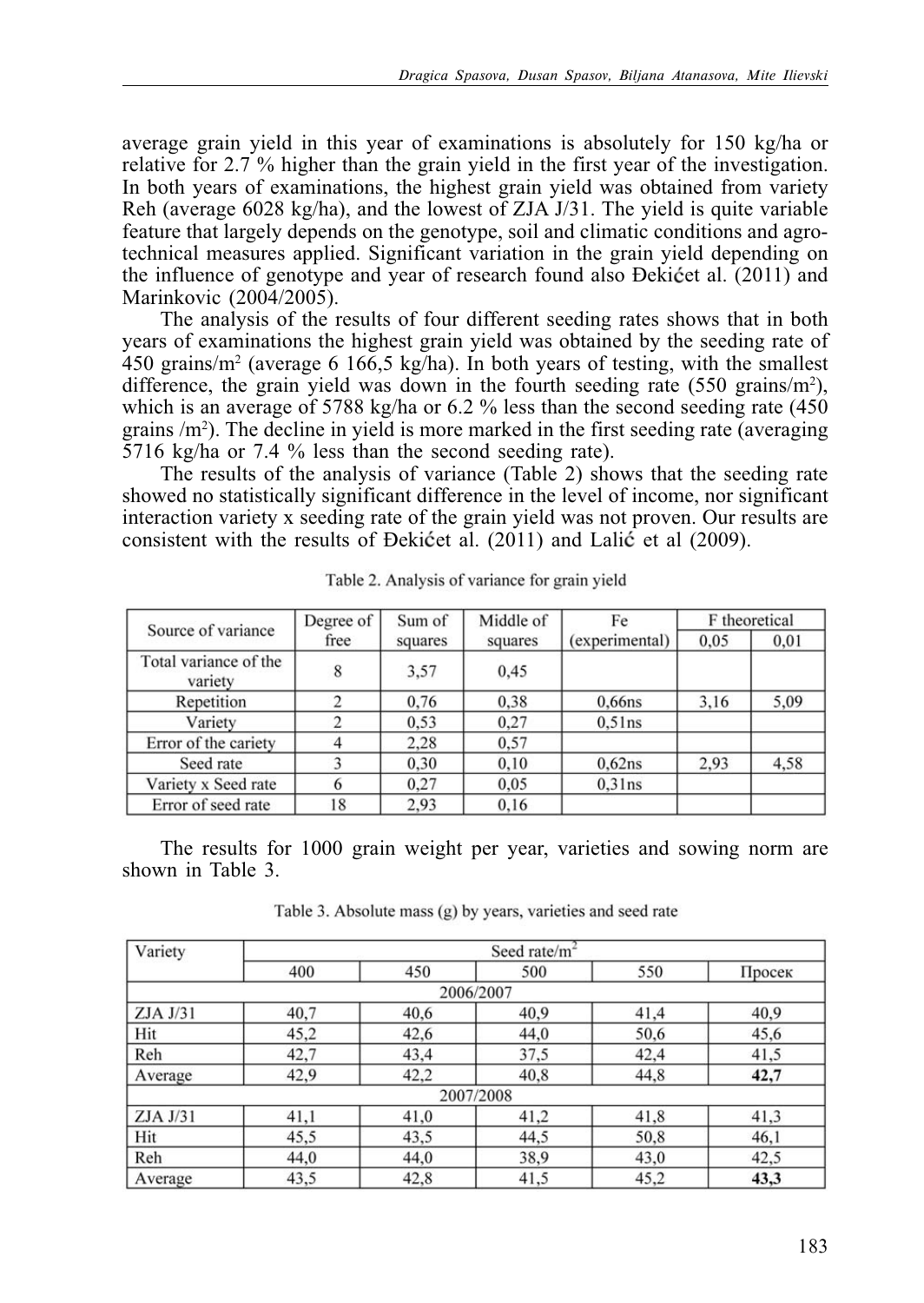Analyzed by years, higher absolute mass in all seeding rates and in all tested varieties, was produced in the second year of testing. The average value of the absolute mass is about 0,6 g absolute or 1.4 % relative, greater than the absolute mass in the first year of testing. During the two years of testing, the highest absolute mass is got from the variety Hit (average 45,9 g), and the lowest of ZJA J/31 (average 41,1 g). Absolute mass is characteristic of the species and variety, so different genotypes resulted with different variations in tests of  $-$  Jelić et al (2002) and – Dekićet al.  $(2010)$ .

| Source of variance               | Degree of | Sum of  | Middle of  | Fe             | theoretical<br>F |      |
|----------------------------------|-----------|---------|------------|----------------|------------------|------|
|                                  | free      | squares | squares    | (experimental) | 0,05             | 0,01 |
| Total variance of the<br>variety | 8         | 163,9   | 20,5       |                |                  |      |
| Repetition                       |           | 5,33    | $2.69$ ns  | 2.95           | 3.16             | 5,09 |
| Variety                          |           | 154,8   | $77,42$ ** | 85,1           |                  |      |
| Error of the cariety             | 4         | 3,7     | 0,91       |                |                  |      |
| Seed rate                        |           | 69,7    | 23,2       | 10.32          | 2.93             | 4,58 |
| Variety x Seed rate              |           | 96,53   | 16,1       | 14,37          |                  |      |
| Error of seed rate               | 18        | 20,4    | 1,12       |                |                  |      |

Table 4. Analysis of variance for absolute mass

Table 5. Hectolitre mass (kg/hl) by years, varieties and seed rate

| Variety  | Seed rate/ $m2$ |       |           |       |        |  |  |  |
|----------|-----------------|-------|-----------|-------|--------|--|--|--|
|          | 400             | 450   | 500       | 550   | Просек |  |  |  |
|          |                 |       | 2006/2007 |       |        |  |  |  |
| ZJA J/31 | 56,08           | 56,46 | 55,80     | 56,60 | 56,23  |  |  |  |
| Hit      | 62,10           | 63,40 | 61,91     | 62,66 | 62,52  |  |  |  |
| Reh      | 62,66           | 63,18 | 58,83     | 62,21 | 61,72  |  |  |  |
| Average  | 60,28           | 61,01 | 58,85     | 60,49 | 60,16  |  |  |  |
|          |                 |       | 2007/2008 |       |        |  |  |  |
| ZJA J/31 | 56,50           | 56,80 | 56,70     | 57,00 | 56,75  |  |  |  |
| Hit      | 62,80           | 63,50 | 62,70     | 63,50 | 63,12  |  |  |  |
| Reh      | 63,10           | 63,50 | 61,00     | 62,90 | 62,62  |  |  |  |
| Average  | 60,80           | 61,30 | 60,13     | 61,13 | 62,83  |  |  |  |

Table 6. Analysis of variance for hectoliter mass

| Source of variance               | Degree of | Sum of  | Middle of | Fe             | theoretical<br>F |      |
|----------------------------------|-----------|---------|-----------|----------------|------------------|------|
|                                  | free      | squares | squares   | (experimental) | 0.05             | 0,01 |
| Total variance of the<br>variety | 8         | 291,41  | 36,42     |                |                  |      |
| Repetition                       |           | 1.71    | $0.85$ ns | 1.54           | 3.16             | 5,09 |
| Variety                          | 2         | 294,62  | 147.3     | 267.8          |                  |      |
| Error of the cariety             | 4         | 2,2     | 0.55      |                |                  |      |
| Seed rate                        |           | 18.12   | 6,04      | 24,16          | 2,93             | 4,58 |
| Variety x Seed rate              |           | 19.63   | 3,27      | 13,08          |                  |      |
| Error of seed rate               | 18        | 4,6     | 0.25      |                |                  |      |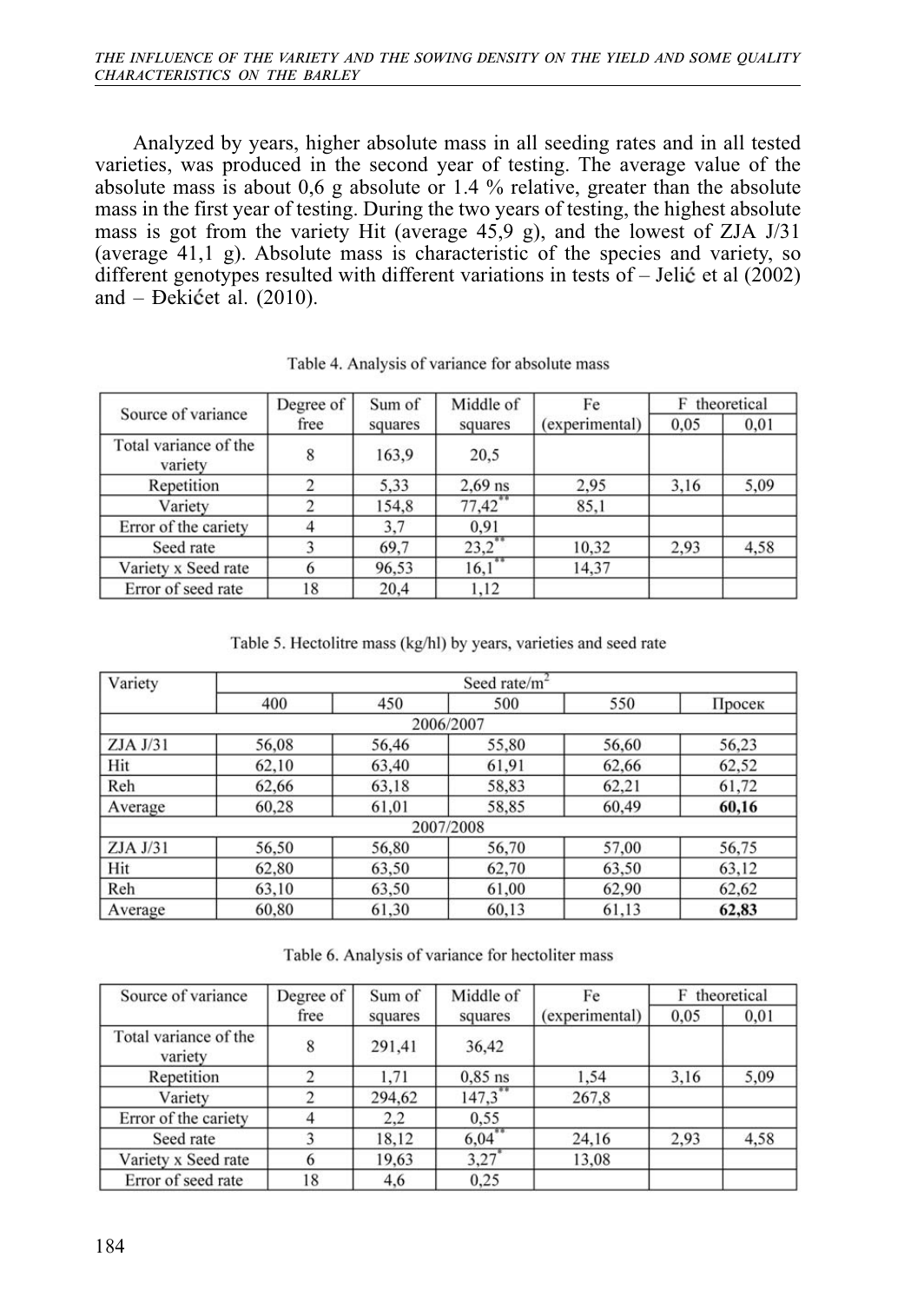Analysis of results from four different seeding rates shows that in both years of testing the highest absolute mass is obtained by the seeding rate of 550 grains/ m2 (average of two years is 45,0 g). In two years of testing with the smallest difference, the absolute mass has fallen in the first seeding rate  $(400 \text{ grains/m}^2)$ , which is an average of 43,2 g or 4  $\%$  less than the fourth seeding rate(550 grains/ m<sup>2</sup>). The decline in absolute mass is more marked in the third seeding rate (average is 41.1 or 7.7 % less than the fourth seeding rate).

Tested varieties and the seeding rate showed a significant difference in absolute mass (dH 0.01). The highest average absolute mass is obtained from the Hit variety. Significant interaction variety x seeding rate for the absolute mass is proven. Our results are consistent with the results of Guberacet al. (2008).

Results for hectolitre mass (kg/hl) by years, varieties and sowing norm are shown in Table 3. Analyzed by year, higher hectoliter mass in all used seeding rates and in all tested varieties was obtained in the second year of testing. The average value of the hectoliter mass this year is absolutely for 2,67 kg/hl or relatively for 4.4 % higher than the hectoliter mass in the first year of the testing. In both years of testing, the highest hectoliter mass is got from the Hit variety (average 62, 82 kg/hl), and the lowest of ZJA J/31 (average 56,49 kg/hl). Hectoliter mass as a physical property is characteristic of the species and variety, so different genotypes resulted with different variations. The obtained average values for this property in our research were lower than the results of the tests (Dekićet et al., 2010; Dekićet et al., 2011).

The analysis of the results from four different seeding rates shows that in both years of testing the highest hectoliter mass is obtained with the second seeding rate 450 grains/m<sup>2</sup> (average of two years is  $61,15$  kg/hl). In two years of testing with the smallest difference the hectoliter mass has fallen in the fourth seeding rate (550 grains/m<sup>2</sup>), which is an average of 60,81 kg / hl or 0.6 % less than the second seeding rate (550 grains/m<sup>2</sup>). The decline in hectoliter mass is more marked in the third seeding rate (average 59,49 kg/hl or 2.8 % less than the second seeding rate.

Tested varieties and seeding rate showed significant difference of hectoliter mass. Highest average hectolitre mass was obtained from variety Hit. Significant interaction variety x seeding rate for the hectoliter mass was proven. Our results are consistent with the results Lalicet al. (1999) and Kovacevic et al. (2009).

# **CONCLUSIONS**

Based on two years of research and results, the following conclusions can be made:

• Analyzed by year, the highest grain yield, the highest absolute mass and the highest hectoliter mass in all the seeding rates and in all tested varieties was obtained in the second year of testing.

• The highest average yield in both experimental years was obtained from Reh variety (5949 kg/ha and 6108 kg/ha, respectively by years) and the smallest average yield of the line ZJA J/31 (5 499 kg/ha and 5 608 kg/ha, respectively by years).

• The seeding rate showed no statistically significant difference in the level of income and no significant interaction variety x seeding rate of the grain yield was proven.

• Tested varieties and the norm of sowing did not show a significant difference in absolute and hectoliter mass.